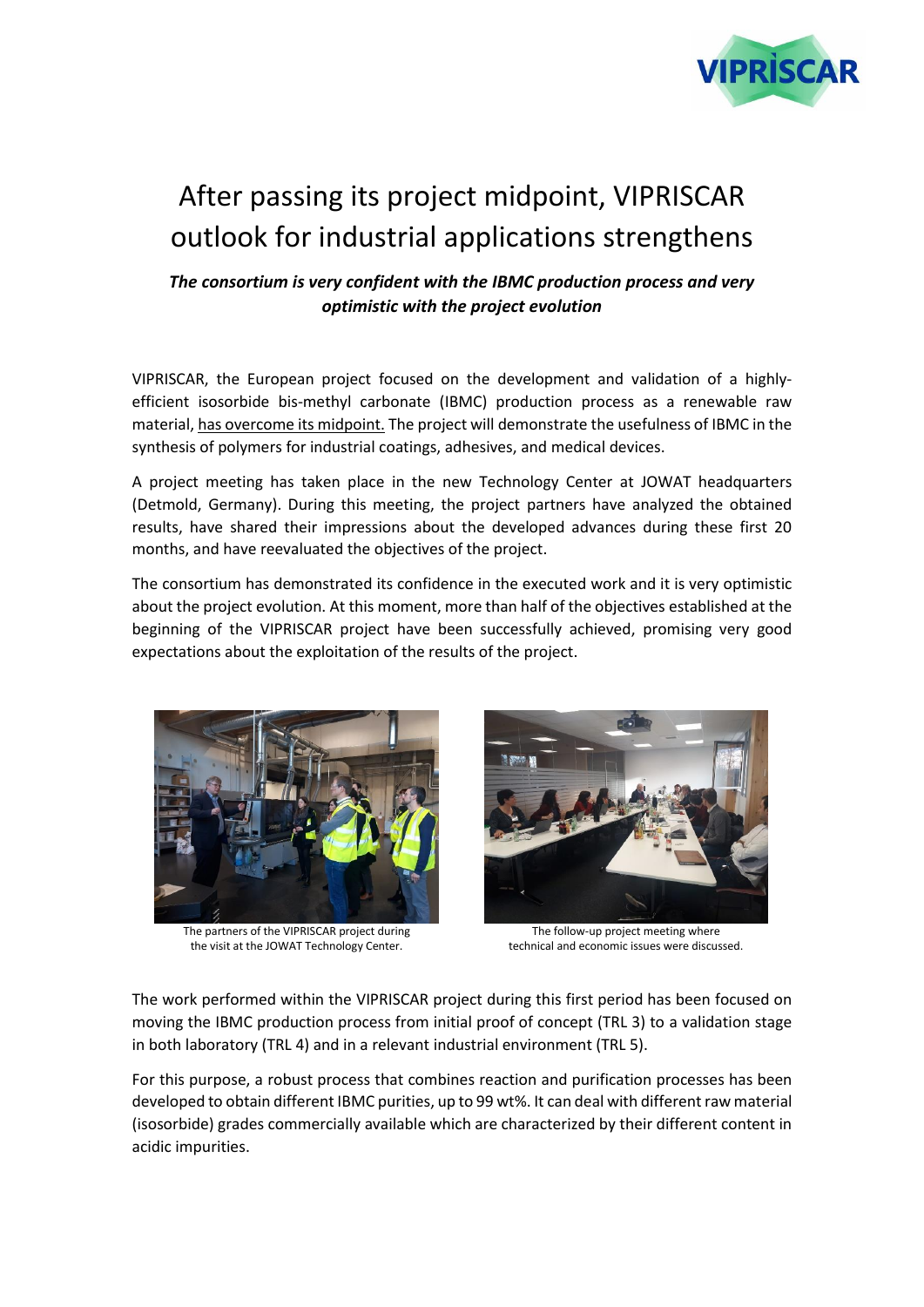

This process has been monitored to obtain the corresponding simulation models that permit to establish the basis of a further scale-up. In this sense, a pilot unit of 200L is already constructed and successfully commissioned to produce the first IBMC batches. Using this pilot unit, 100 Kg of IBMC will be produced by the end of May 2020.



First batches of IBMC produced in the 200L pilot plant.

Activities focused on the production of polymers from IBMC have also started. The initial IBMC based oligocarbonates, polycarbonate polyols and NIPUs dispersions have already been obtained. The optimized pre-polymers will be used for coatings in the automotive and furniture sectors, hot-melt adhesives and catheters for biomedical applications. Industrial applications are closer and closer. The exploitation possibilities for IBMC are clearer and clearer.

## **About VIPRISCAR**

VIPRISCAR was conceived as a 3-years project to develop and validate a highly-efficient isosorbide bis-methyl carbonate (IBMC) production process (TRL 5) starting from isosorbide as a renewable raw material. IBMC is proposed as a safer bio-based substitute of two important industrial molecules as Bisphenol-A and di-isocyanates, broadly employed in the production of coatings and polyurethanes. The project will demonstrate the usefulness of IBMC in the synthesis of polymers for industrial coatings, hot-melt adhesives, and biomedicine.



Horizon 2020 **European Union Funding** for Research & Innovation

This project has received funding from the Bio Based Industries Joint Undertaking (JU) under the European Union's Horizon 2020 research and innovation programme under grant agreement No 790440. The JU receives support from the European Union's Horizon 2020 research and innovation programme and the Bio Based Industries Consortium.